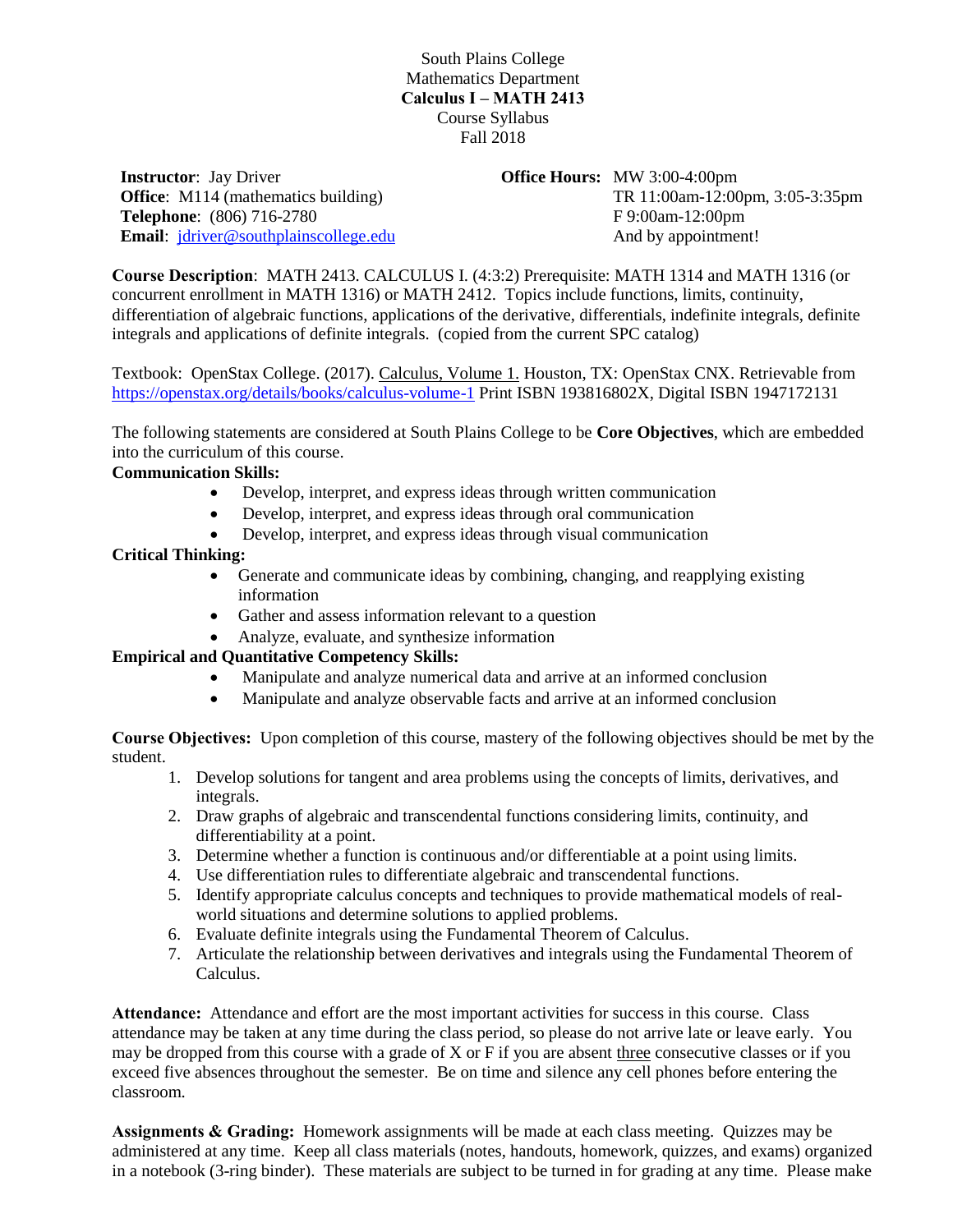certain all materials accompany you to each class meeting. No late assignments will be accepted. Daily work (homework, quizzes, notebook) will count for 20% of the final grade, while all exams count for 80% of the final grade. Expect four major exams (15% each) throughout the course and a cumulative final exam (20%) at the end of the course. Your final average in the course will determine the letter grade posted on your transcript. This grade is determined by the following scale: A (90-100%), B (80-89%), C (70-79%), D (60- 69%), F (0-59%).

Format for submitting all assignments:

- 1. Write the problem.
- 2. Show all necessary work.
- 3. Clearly mark your answer.
- 4. Check your answers in the back of the textbook to make certain you are practicing correctly.

**Supplementary Course Information & Tutoring:** Blackboard is the online course management system that will be utilized for this course. This course syllabus, as well as any class handouts can be accessed through Blackboard. Login at [https://southplainscollege.blackboard.com/.](https://southplainscollege.blackboard.com/) The user name and password should be the same as the MySPC and SPC email.

User name: first initial, last name, and last 4 digits of the Student ID

Password: Original CampusConnect Pin No. (found on SPC acceptance letter)

Free tutoring is available in room M116 at the Levelland campus or in Building 2 at the Reese Center. Check Blackboard often for the latest tutoring schedule and course supplements (handouts, online practice quizzes, additional notes, sample problems for practice, etc.).

Questions regarding Blackboard support may be emailed to **blackboard@southplainscollege.edu** or by telephone to 806-716-2180.

**Supplies:** You will need a scientific or graphing calculator, graph paper, and a 3-ring binder. Calculators on cell phones, TI-89, TI-92, or TI-Inspire calculators, or any other electronic devices will not be allowed during testing without permission from the instructor.

**Disability:** Students with disabilities, including but not limited to physical, psychiatric, or learning disabilities, who wish to request accommodations in this class should notify the Disability Services Office early in the semester so that the appropriate arrangements may be made. In accordance with federal law, a student requesting accommodations must provide acceptable documentation of his/her disability to the Disability Services Office. For more information, call or visit the Disability Services Office at Levelland (Student Health & Wellness Office) 806-716-2577, Reese Center (Building 8) & Lubbock Center 806-716- 4675, or Plainview Center (Main Office) 806-716-4302 or 806-296-9611.

South Plains College does not discriminate on the basis of race, color, national origin, sex, disability or age in its programs and activities. The following person has been designated to handle inquiries regarding the nondiscrimination policies: Vice President for Student Affairs, South Plains College -1401 College Avenue, Box 5, Levelland, TX 79336, 806-894-9611.

**Campus Concealed Carry - Texas Senate Bill - 11** (Government Code 411.2031, et al.) authorizes the carrying of a concealed handgun in South Plains College buildings only by persons who have been issued and are in possession of a Texas License to Carry a Handgun. Qualified law enforcement officers or those who are otherwise authorized to carry a concealed handgun in the State of Texas are also permitted to do so. Pursuant to Penal Code (PC) 46.035 and South Plains College policy, license holders may not carry a concealed handgun in restricted locations. For a list of locations, please refer to the SPC policy at: (http://www.southplainscollege.edu/human\_resources/policy\_procedure/hhc.php).

Pursuant to PC 46.035, the open carrying of handguns is prohibited on all South Plains College campuses. Report violations to the College Police Department at 806-716-2396 or 9-1-1.